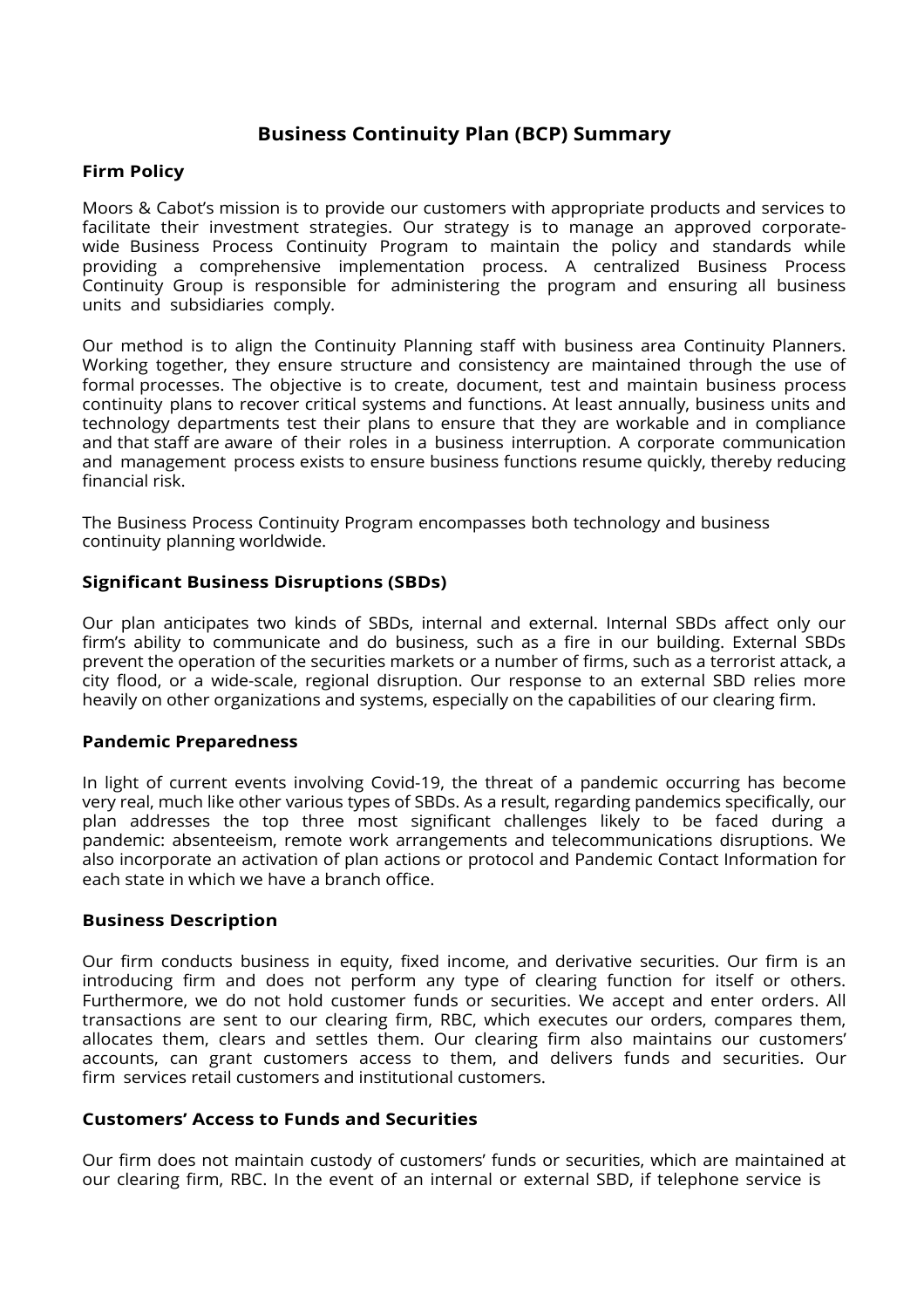available, our registered persons will take customer orders or instructions and contact our clearing firm on their behalf. If our Web access is available, our firm will post on our website: [www.moorscabot.com](http://www.moorscabot.com/) information on how customers may contact us and access their funds and securities.

If SIPC determines that we are unable to meet our obligations to our customers or if our liabilities exceed our assets in violation of Securities Exchange Act Rule 15c3-1, SIPC may seek to appoint a trustee to disburse our assets to customers. We will assist SIPC and the trustee by providing our books and records identifying customer accounts subject to SIPC regulation.

## **Data Back-Up and Recovery**

Moors & Cabot Inc. employs several technologies for data backups. The method used is determined by the recovery requirements of the application.

As a firm, Moors & Cabot Inc. relies on RBC for major primary computer facilities located in geographically diverse areas nation-wide. Moors & Cabot Inc. is effectively positioned to counter an event that would render one of our primary computers processing facility substantially or entirely disabled. The corporation has prepared not only for full Data Center relocation, but also for Intra Data Center recovery.

## **Financial and Operational Assessments**

**Operational Risk** - In the event of an SBD, we will immediately identify what means will permit us to communicate with our customers, employees, critical business constituents, critical banks, critical counter-parties, and regulators.

**Financial and Credit Risk** - In the event of an SBD, we will determine the value and liquidity of our investments and other assets to evaluate our ability to continue to fund our operations and remain in capital compliance. We will contact our clearing firm, critical banks, and investors to apprise them of our financial status. If we determine that we may be unable to meet our obligations to those counter-parties or otherwise continue to fund our operations, we will request additional financing from our bank or other credit sources to fulfill our obligations to our customers and clients. If we cannot remedy a capital deficiency, we will file appropriate notices with our regulators and immediately take appropriate steps.

### **Mission Critical Systems**

Our firm's "mission critical systems" are those that ensure prompt and accurate processing of securities transactions, including order taking, entry, execution, comparison, allocation, clearance and settlement of securities transactions, the maintenance of customer accounts, access to customer accounts, and the delivery of funds and securities.

We have primary responsibility for establishing and maintaining our business relationships with our customers and have sole responsibility for our mission critical functions of order taking and entry and execution. Our clearing firm provides, through contract, the execution, comparison, allocation, clearance and settlement of securities transactions, the maintenance of customer accounts, access to customer accounts, and the delivery of funds and securities.

RBC represents that it backs up our records at a remote site. Our clearing firm represents that it operates a back-up operating facility in a geographically separate area with the capability to conduct the same volume of business as its primary site. Our clearing firm has also confirmed the effectiveness of its back-up arrangements to recover from a wide scale disruption by testing twice a year.